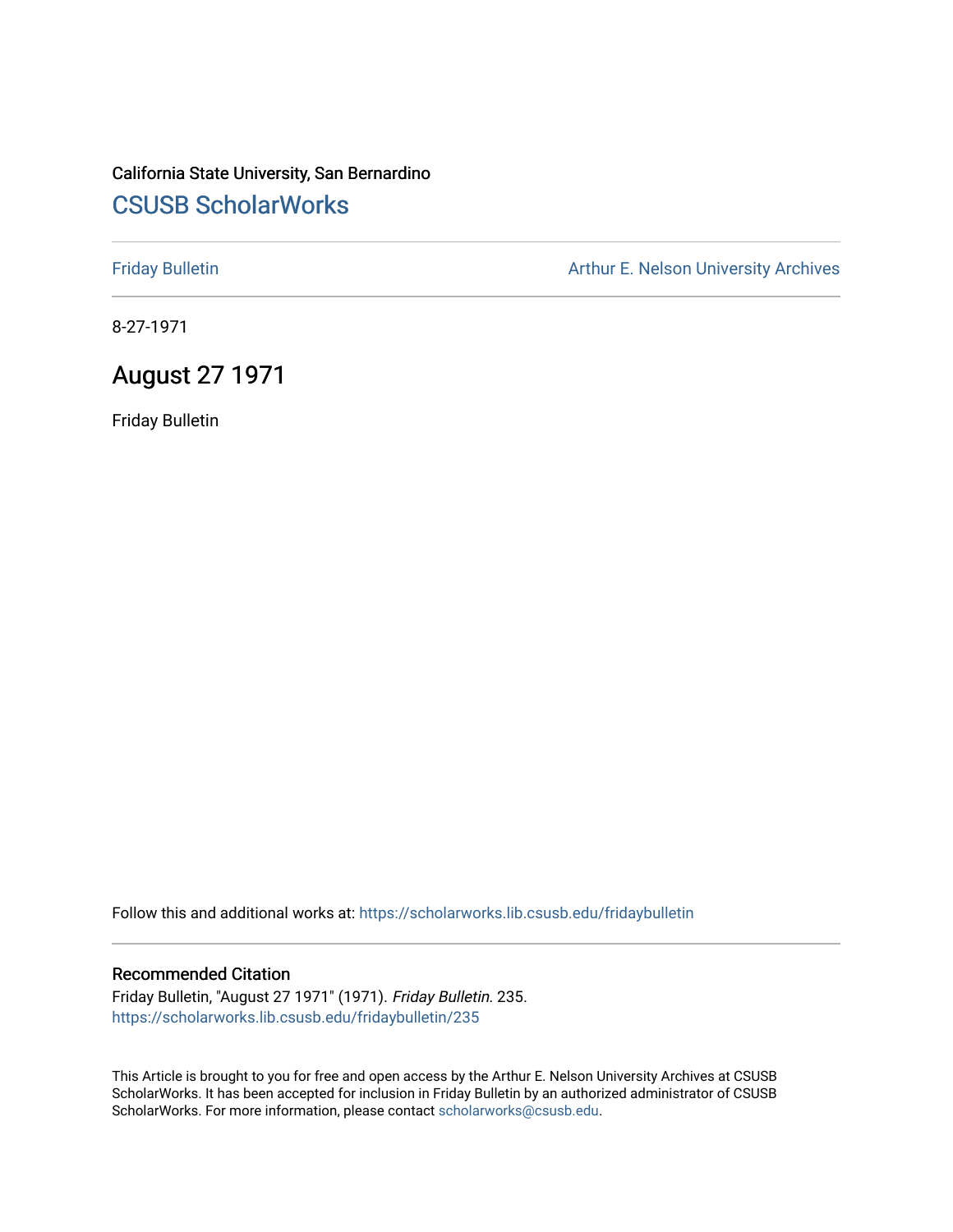# **CALIFORNIA STATE COLLEGE. SAN BERNARDINO**

# **The BULLETIN August** *21,* **<sup>1971</sup>**

liste

**REGISTRATION MOVED TO STUDENT SERVICES BLDG.** 

**ii** 

**Fall, 1971 Registration will be held September 27 and 28 in the Student Services Building, in the area formerly** 

**occupied by the Library (S-101), according to John Morey, Registrar. Anticipated full-time enrollment for the Fall Quarter, based on figures from the Computer Data Center at Cal State, LA, is 2,550.** 

**Copies of the Fall, 1971 Class Schedule are expected to be available on Monday, August 30.** 

**Telephone extensions of the Admissions and Records office staff, located in the Student Services Building, are listed below for the convenience of faculty and staff concerned with advising students:** 

|                                                       | Ext. |
|-------------------------------------------------------|------|
| Assoc. Dean, Admissions & Records (H. Stephen Prouty) | 511  |
| Admissions Officer (Jo Ann Von Wald)                  | 210  |
| Admissions & Evaluations (Pat Scott)                  | 411  |
| Records (Elmena Nelson)                               | 508  |
| Registrar (John Morey)                                | 513  |
|                                                       |      |

**STATE COLLEGES The Chancellor's office has released inform-RECEIVE FINAL, ation on the Final 1971-72 Budget approved by APPROVED BUDGETS the Governor for the California State Colleges.** 

**Final 1971-72 Budget for California State College, San Bernardino is \$5,053,146. No Capital Outlay funds were approved. The College's 1970-71 Budget was \$4,648,729. Total Final Budget for the 19 State Colleges is \$315,817,616.** 

 $\star$ 

**STATE EMPLOYEES ELIGIBLE FOR UNEMPLOYMENT BENEFITS**  **On July 20 legislation was signed into law by Governor Reagan which provides unemployment insurance benefits for** 

**It, .ill** 

State employees. The new law covers individuals who left State

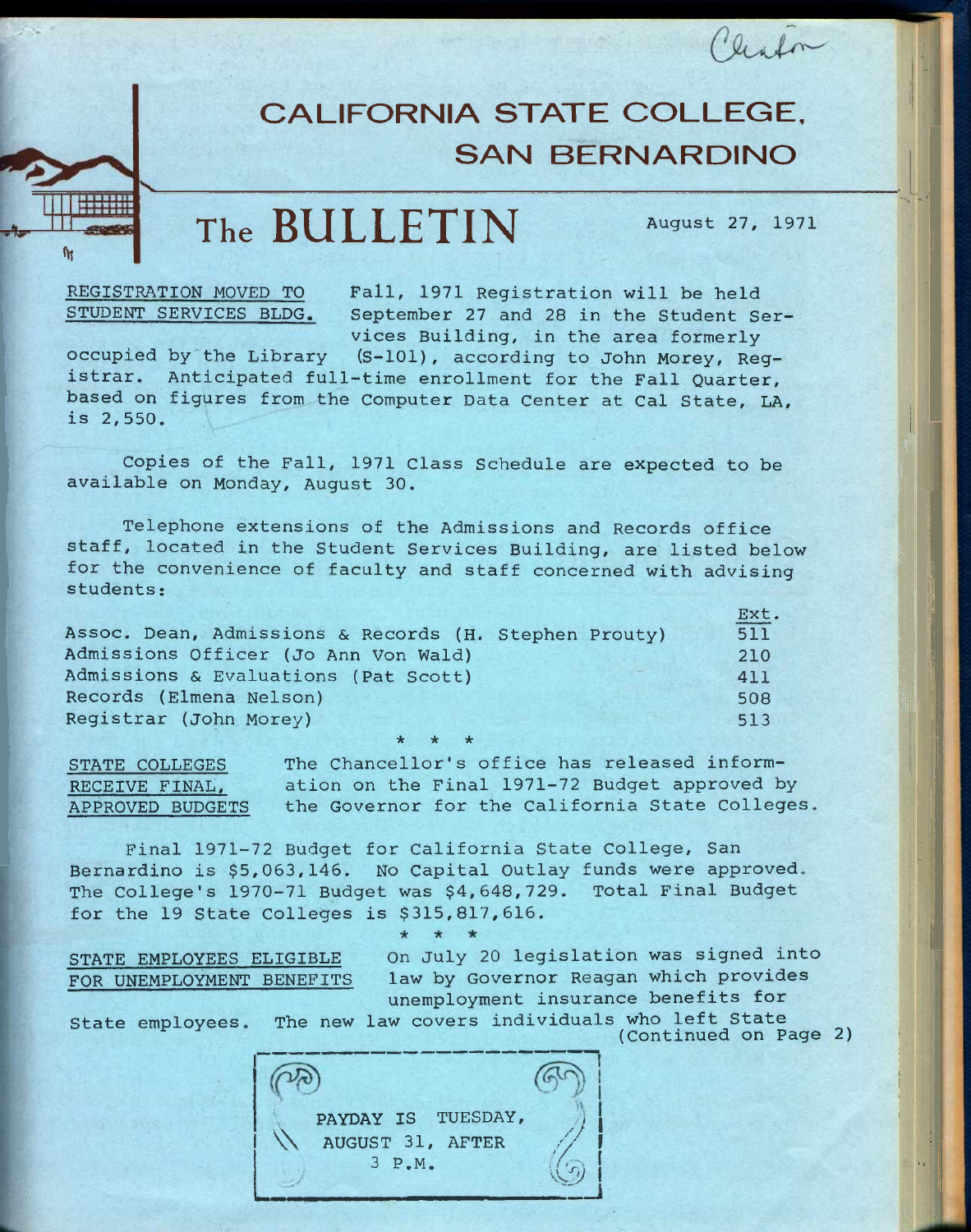**UNEMPLOYMENT INSURANCE -(Cont'd) employment on or after March 1, - 1971. Benefit payments can not be paid for any period of unemployment prior to July 20, and covers employees whose State employment is terminated because of budget or fynding reduction, organizational changes or reduced workload. Claimants must meet the provisions of California Unemployment Insurance Code; i.e., meet regular eligibility requirements for drawing insurance benefits.** 

**Additional details on the insurance benefit will be released by the Chancellor's office in the near future.** 

**\* \* \*** 

**JO ANN VON WALD IS JO Ann Von Wald,who has served in the Admissions ADMISSIONS OFFICER and Records office since 1967 as an Evaluation Technician, has been promoted to the position** 

**of Almissions Officer, effective August 1, 1971. Her new duties include supervision of the admissions and evaluations program under Assoc. Dean of Admissions and Records, H. Stephen Prouty.** 

**A graduate of the University of North Carolina, Mrs. Von Wald joined CSCSB five years ago as a laboratory technician in the Humanities Division until her transfer to the Admissions office. \* \* \*** 

# Chateaubriand

### **By RICHARD SWITZER**

*California State College*  **San** *Bernardino* 

**"Chateaubriand," a critical-analytical study of the major writings of the noted French author written by Richard Switzer, Chairman of the Division of Humanities, was recently released by Twayne Publishers, Inc. of New York.** 

Chateaubriand, examines each of his major works in the light of con**temporary criticism and is intended primarily as a text for American and English students of French literature. The book. Dr. Switzer's fourth on** 

**Twayne Publishers have released Dr. Switzer's book under its World Authors Series, which surveys the works of great writers of the world.** 

**\* \* \***  IT'S A MOVING College offices continue to move throughout **EXPERIENCE . . the campus. Occupying new locations are**  Faculty Personnel Clerk (Loretta Campbell),



**A-107, same extension; Social Sciences Secretaries Judy Flory, A-179, ext.. 379; Cecelia Jacoban, PS-219, ext. unknown; Anna Burdick, A-126, ext. 326.** 

**A new entrance to the office of Vice President for Academic Affairs is located in A-109.** 

**On August 31 the E.O.P. office will move from S-122 to S-128 (Larry Johnson and Wilmer Carter), same extension. On September 2 (Continued on Page 3)**